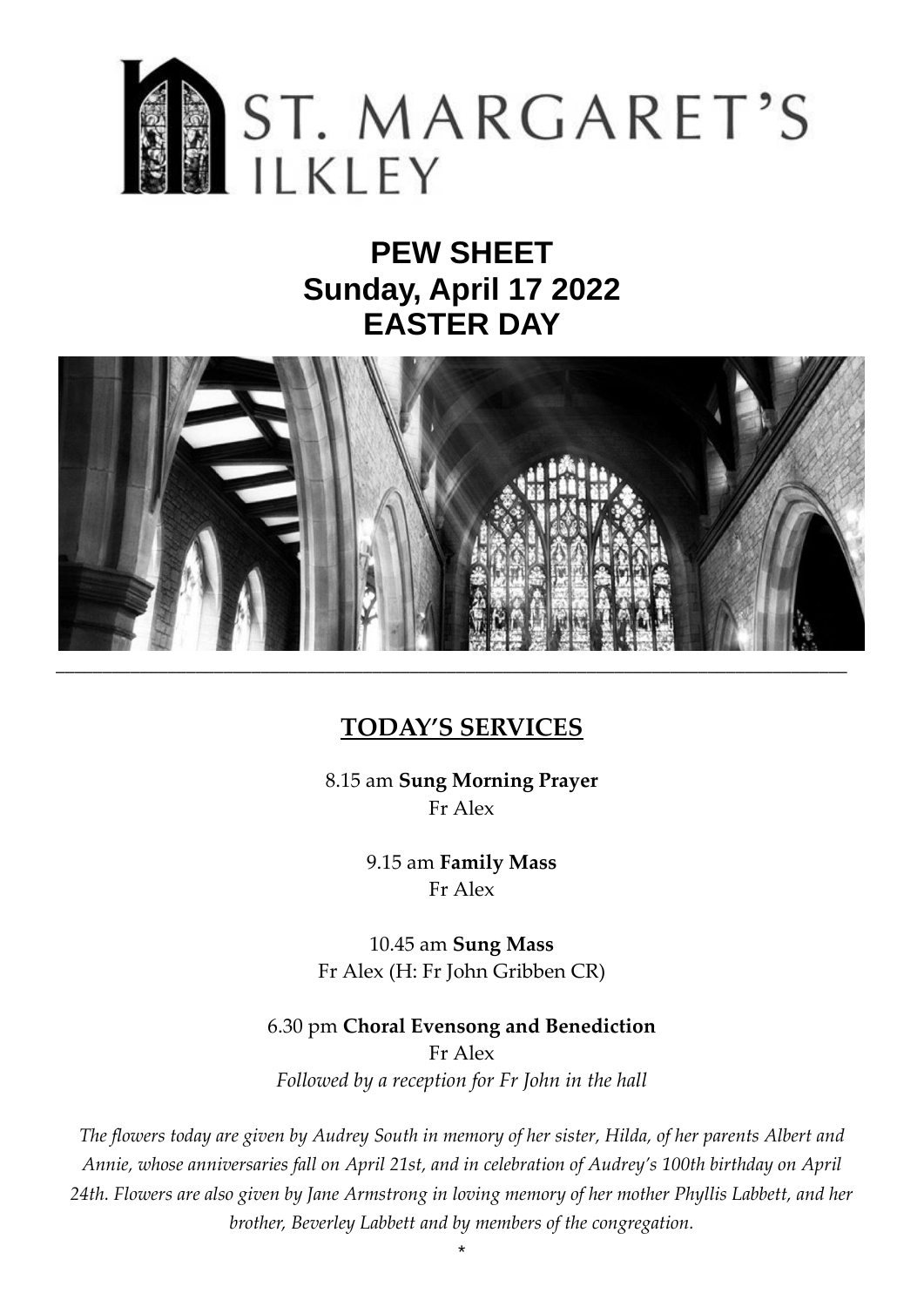## **10.45 AM SUNG MASS**

| <b>Mass Setting</b> | <b>Stanford in C</b> |  |
|---------------------|----------------------|--|
|                     |                      |  |

*Introit This joyful Eastertide (NEH 121)*

#### *Opening Hymn 110*

*Collect* Lord of all life and power, who through the mighty resurrection of your Son overcame the old order of sin and death to make all things new in him: grant that we, being dead to sin and alive to you in Jesus Christ, may reign with him in glory; to whom with you and the Holy Spirit be praise and honour, glory and might, now and in all eternity. **Amen.**

### *First Reading Acts 10. 34-43*

Peter began to speak to those assembled in the house of Cornelius: 'I truly understand that God shows no partiality, but in every nation anyone who fears him and does what is right is acceptable to him. You know the message he sent to the people of Israel, preaching peace by Jesus Christ—he is Lord of all. That message spread throughout Judea, beginning in Galilee after the baptism that John announced: how God anointed Jesus of Nazareth with the Holy Spirit and with power; how he went about doing good and healing all who were oppressed by the devil, for God was with him. We are witnesses to all that he did both in Judea and in Jerusalem. They put him to death by hanging him on a tree; but God raised him on the third day and allowed him to appear, not to all the people but to us who were chosen by God as witnesses, and who ate and drank with him after he rose from the dead. He commanded us to preach to the people and to testify that he is the one ordained by God as judge of the living and the dead. All the prophets testify about him that everyone who believes in him receives forgiveness of sins through his name.'



#### *Psalm 118 Confitemini Domino*

- 14 The Lord is my  $\vert$  strength and  $\cdot$  my  $\vert$  song, and  $\vert$  he has  $\cdot$  be- $\vert$  come my  $\cdot$  sal- $\vert$  vation.
- 15 Joyful  $\vert$  shouts of  $\cdot$  sal- $\vert$  vation sound  $\vert$  from the  $\vert$  tents of  $\cdot$  the  $\vert$  righteous:
- 16 'The right hand of the Lord does mighty deeds; \*

the right hand of the Lord  $\vert$  rai-ses  $\vert$  up;

the right hand of the | Lord does | migh-ty | deeds.'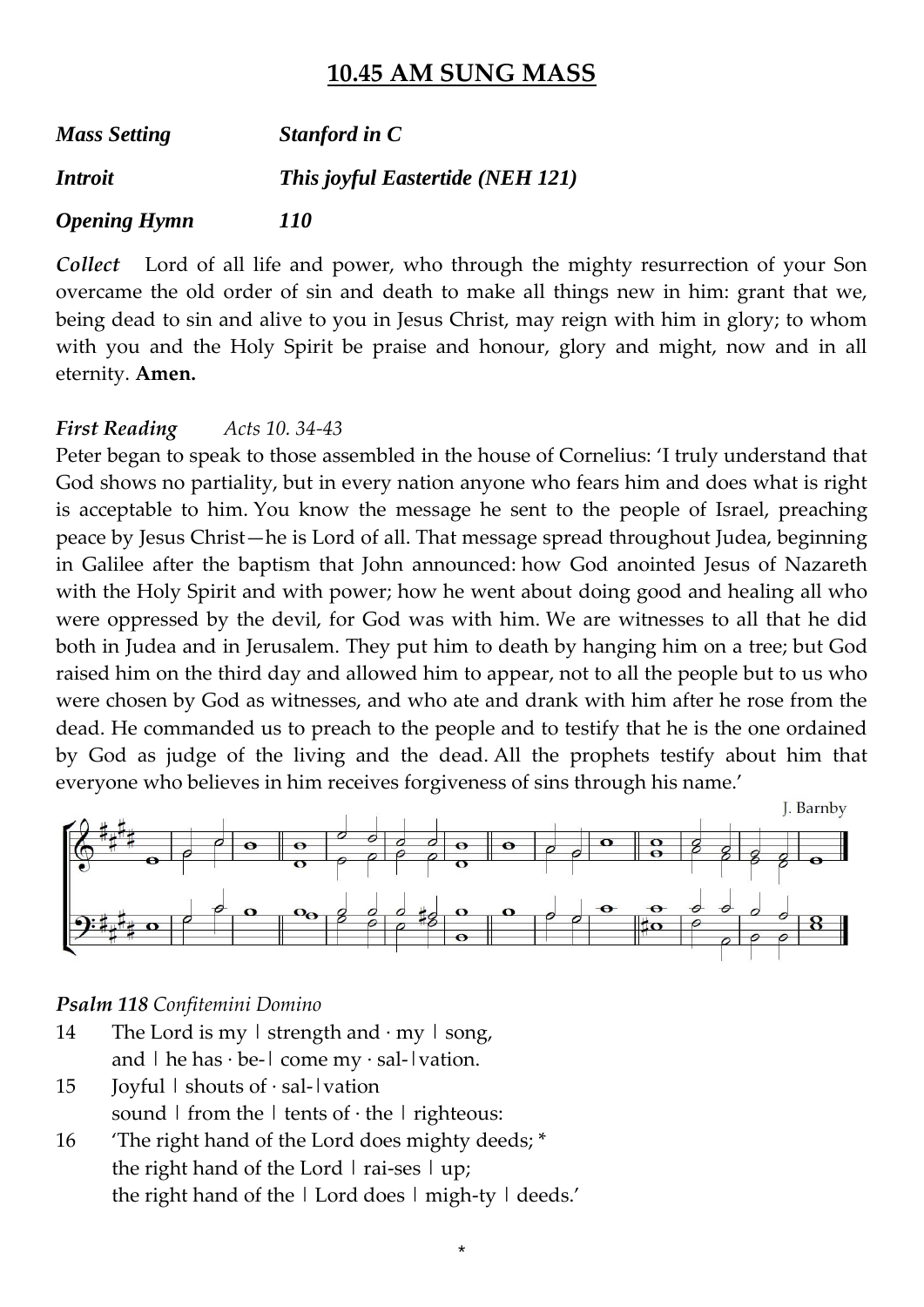- 17 I shall not | die, but | live and de- $|$ clare the  $|$  works of  $\cdot$  the  $|$  Lord.
- 18 The Lord has  $\vert$  punished  $\cdot$  me  $\vert$  sorely, but he has not  $|$  given  $\cdot$  me  $|$  over  $\cdot$  to  $|$  death.
- 19 Open to me the | gates of | righteousness, that I may  $\vert$  enter  $\cdot$  and give  $\vert$  thanks to  $\cdot$  the  $\vert$  Lord.
- 20 This is the  $|$  gate of  $\cdot$  the  $|$  Lord; the  $\vert$  righteous  $\cdot$  shall  $\vert$  en-ter  $\vert$  through it.
- 21 I will give thanks to you, for | you have | answered me and have be- $|{\rm come} - |{\rm my\, sal} - |{\rm vation}|$ .
- 22 The stone which the  $\vert$  builders  $\cdot$  re- $\vert$  jected has be- $|$ come the  $\cdot$  chief  $|$  cor-ner- $|$ stone.
- 23 This is the  $|$  Lord's  $|$  doing, and it is  $\vert$  marvel-lous  $\vert$  in our  $\vert$  eyes.
- 24 This is the day that the  $\vert$  Lord has  $\vert$  made; we will re- $|i$ oice  $-|$  and be  $|$  glad in it.

### *Gospel Acclamation*

Alleluia, alleluia.

I am the first and the last, says the Lord, and the living one;

I was dead, and behold I am alive for evermore.

*All* **Alleluia.**

## *Gospel Reading**John 20:1-18*

Early on the first day of the week, while it was still dark, Mary Magdalene came to the tomb and saw that the stone had been removed from the tomb. So she ran and went to Simon Peter and the other disciple, the one whom Jesus loved, and said to them, 'They have taken the Lord out of the tomb, and we do not know where they have laid him.' Then Peter and the other disciple set out and went towards the tomb. The two were running together, but the other disciple outran Peter and reached the tomb first. He bent down to look in and saw the linen wrappings lying there, but he did not go in. Then Simon Peter came, following him, and went into the tomb. He saw the linen wrappings lying there, and the cloth that had been on Jesus' head, not lying with the linen wrappings but rolled up in a place by itself. Then the other disciple, who reached the tomb first, also went in, and he saw and believed; for as yet they did not understand the scripture, that he must rise from the dead. Then the disciples returned to their homes. But Mary stood weeping outside the tomb. As she wept, she bent over to look into the tomb; and she saw two angels in white, sitting where the body of Jesus had been lying, one at the head and the other at the feet. They said to her, 'Woman, why are you weeping?' She said to them, 'They have taken away my Lord, and I do not know where they have laid him.' When she had said this, she turned round and saw Jesus standing there, but she did not know that it was Jesus. Jesus said to her, 'Woman, why are you weeping? For whom are you looking?' Supposing him to be the gardener, she said to him, 'Sir, if you have carried him away, tell me where you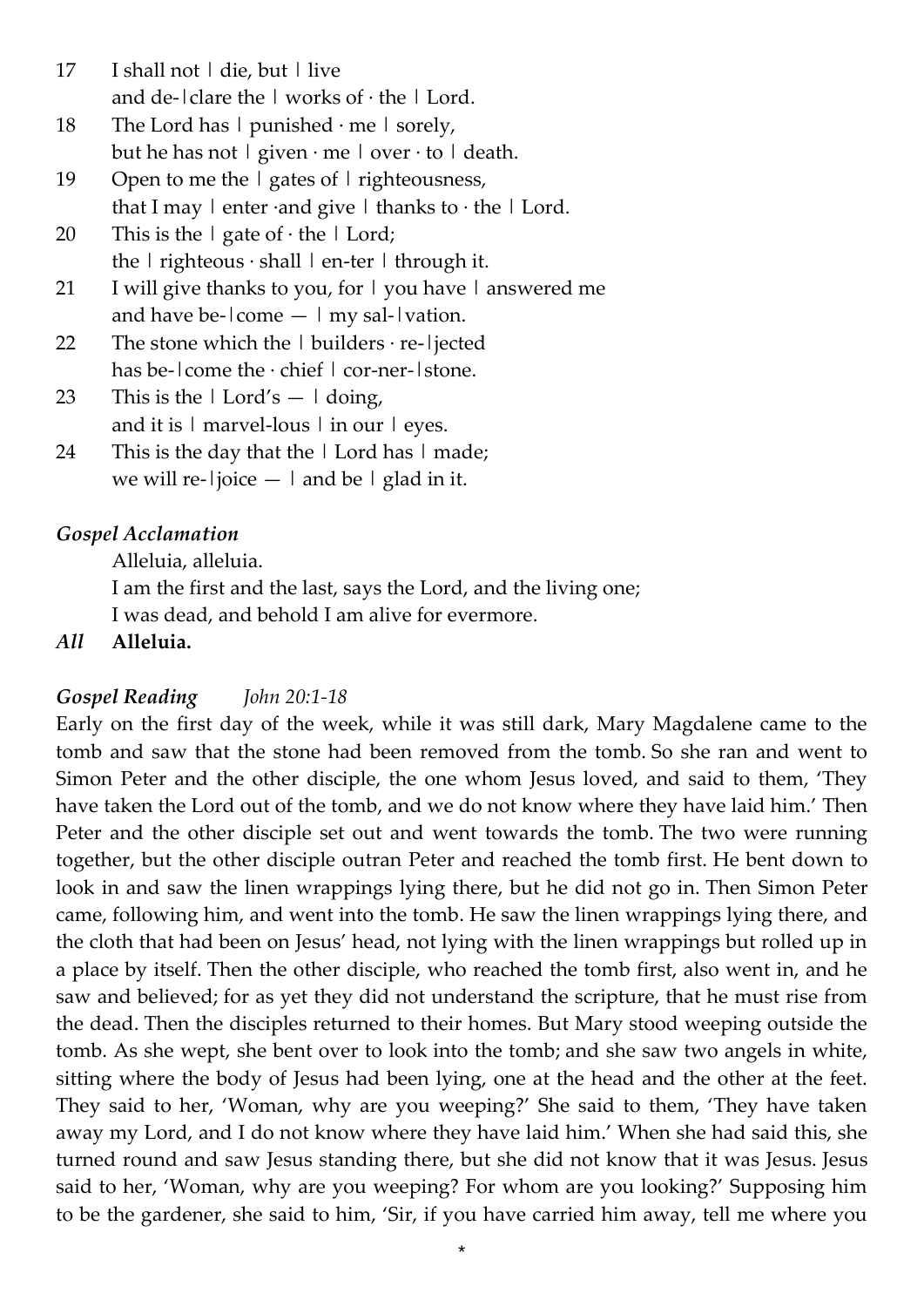have laid him, and I will take him away.' Jesus said to her, 'Mary!' She turned and said to him in Hebrew, 'Rabbouni!' (which means Teacher). Jesus said to her, 'Do not hold on to me, because I have not yet ascended to the Father. But go to my brothers and say to them, "I am ascending to my Father and your Father, to my God and your God." 'Mary Magdalene went and announced to the disciples, 'I have seen the Lord'; and she told them that he had said these things to her.

| Homily                  | Fr John Gribben CR |
|-------------------------|--------------------|
| Offertory hymn          | 103                |
| <b>Communion Anthem</b> | Rathbone: Easter   |
| <b>Communion Hymn</b>   | 115                |

**Post Communion Prayer** God of Life, who for our redemption gave your onlybegotten Son to the death of the cross, and by his glorious resurrection have delivered us from the power of our enemy: grant us so to die daily to sin, that we may evermore live with him in the joy of his risen life; through Jesus Christ our Lord. **Amen.**

*Recessional hymn 117*

*Organ Postlude Howells: Saraband for the morning of Easter*

## **6.30 PM CHORAL EVENSONG**

*\_\_\_\_\_\_\_\_\_\_\_\_\_\_\_\_\_\_\_\_\_\_\_\_\_\_\_\_\_\_\_\_\_\_\_\_\_\_\_\_\_\_\_\_\_\_\_\_\_\_\_\_\_\_\_\_\_\_\_\_\_\_\_\_\_\_\_\_\_\_\_\_\_\_\_*

| <b>Hymns</b>          | 101, 105                                    | O Salutaris Hostia Rathbone |
|-----------------------|---------------------------------------------|-----------------------------|
| Psalm                 | $66.1 - 11$                                 | Tantum Ergo (T. 202)        |
| <b>Setting</b>        | Stanford in C                               |                             |
| Anthem                | S.S. Wesley: Blessed be the God and Father  |                             |
| Readings              | Isaiah 43. 1 – 21; 1 Corinthians 15. 1 - 11 |                             |
| <b>Organ Postlude</b> | Langlais: Te Deum                           |                             |

#### **In our Prayers**

*\_\_\_\_\_\_\_\_\_\_\_\_\_\_\_\_\_\_\_\_\_\_\_\_\_\_\_\_\_\_\_\_\_\_\_\_\_\_\_\_\_\_\_\_\_\_\_\_\_\_\_\_\_\_\_\_\_\_\_\_\_\_\_\_\_\_\_\_\_\_\_\_\_\_\_*

**Departed:** Vivienne Swindells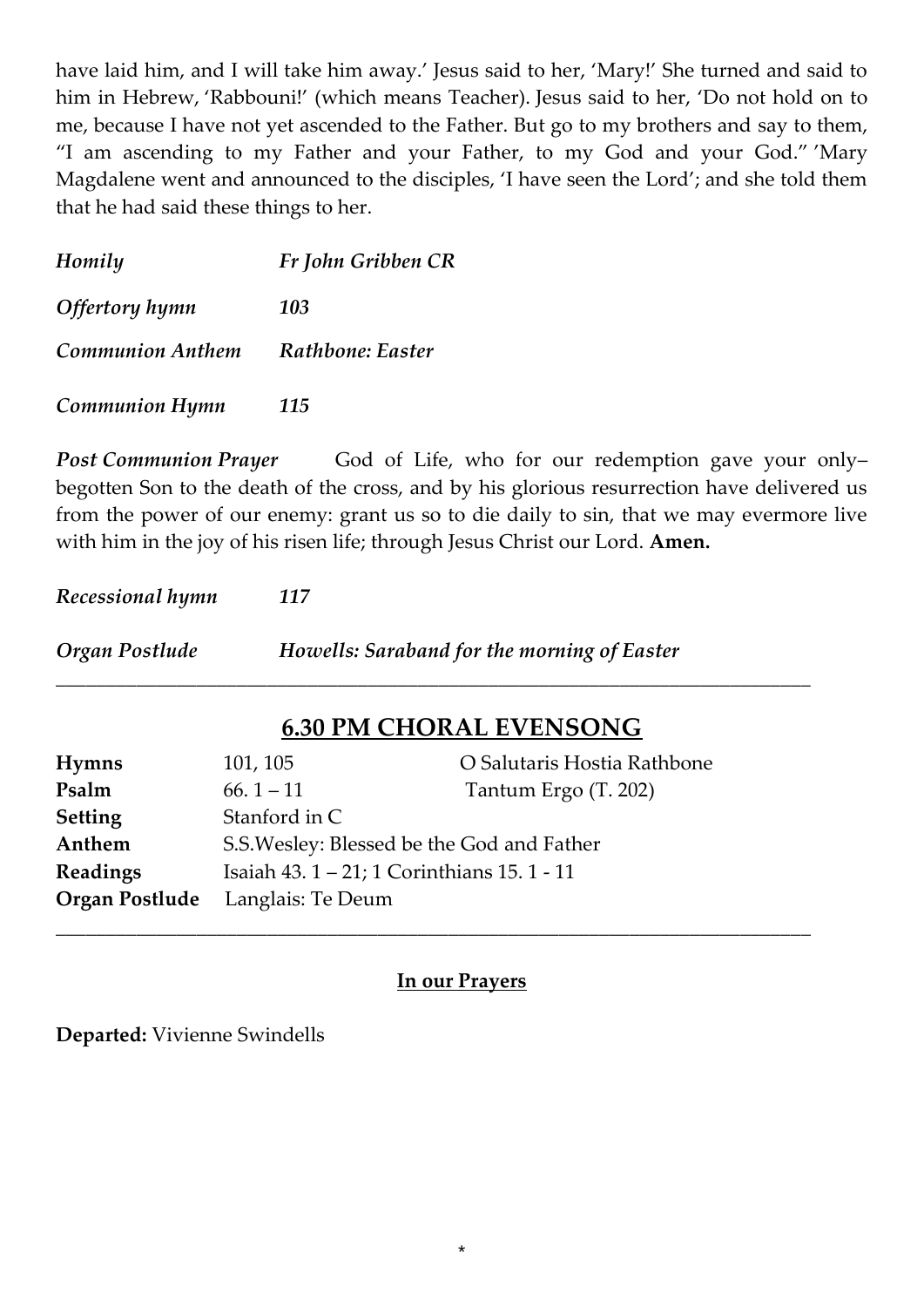#### **Years' Mind**

| Sunday    | Joan Lightband                                  |  |
|-----------|-------------------------------------------------|--|
| Monday    | Augustus Howell, Alastair Smith                 |  |
| Tuesday   | <b>Maurice Newbold</b>                          |  |
| Wednesday | Hilda Chamberlen, Ted Strivens, David Webb (Pr) |  |
| Thursday  | Howard Powell, Albert South, Annie South        |  |
| Saturday  | John Quigley                                    |  |

**Please pray for the sick:** Trevor Allen, Anna-Karin, Jacky Banyard, Jane Clarke, John Corbett, Brian and Julie Holmes, Fr Garth Kellett, Anna Lickley, Charlotte Lockhart, David Scottow, Simon Shillabeer, Molly Sunderland, Dee Syratt, Gerry Whittington, Edna Wickstead.

*\_\_\_\_\_\_\_\_\_\_\_\_\_\_\_\_\_\_\_\_\_\_\_\_\_\_\_\_\_\_\_\_\_\_\_\_\_\_\_\_\_\_\_\_\_\_\_\_\_\_\_\_\_\_\_\_\_\_\_\_\_\_\_\_\_\_\_\_\_\_\_\_\_*

## **FORTNIGHTLY CHURCH DIARY**

*There are no services during Easter Week*

**Morning Prayer at 7.45 am and Evening Prayer at 5.15 pm daily (Tuesday to Friday)**

| Sun <sub>24</sub>                | 8.00 am<br>$10.00$ am                                           | <b>Low Mass</b><br><b>Parish Mass followed by APCM</b>                                 | <b>Fr</b> Alex<br><b>Fr</b> Alex                                                   |
|----------------------------------|-----------------------------------------------------------------|----------------------------------------------------------------------------------------|------------------------------------------------------------------------------------|
| Tues 25                          | $6.15 \text{ pm}$                                               | <b>Contemplative Mass</b>                                                              | Fr Alex                                                                            |
| Thur <sub>27</sub>               | $11.00$ am                                                      | Low mass with social time                                                              | Fr Alex                                                                            |
| Fri 28                           | $9.30 \text{ am}$<br>$6.15 \text{ pm}$<br>7.00 pm<br>7.45 pm    | Playtime<br>Cant and Dec<br><b>SMS</b><br>Choir rehearsal                              |                                                                                    |
| $\overline{\text{MAX}}$<br>Sun 1 | 8.00 am<br>$9.15 \text{ am}$<br>$10.45$ am<br>$6.30 \text{ pm}$ | <b>Low Mass</b><br><b>Family Service</b><br><b>Sung Mass</b><br><b>Choral Evensong</b> | Fr Alex (C Gibson)<br>Fr Alex (C Beaumont)<br>Fr Alex (C Gibson)<br><b>Fr</b> Alex |

\*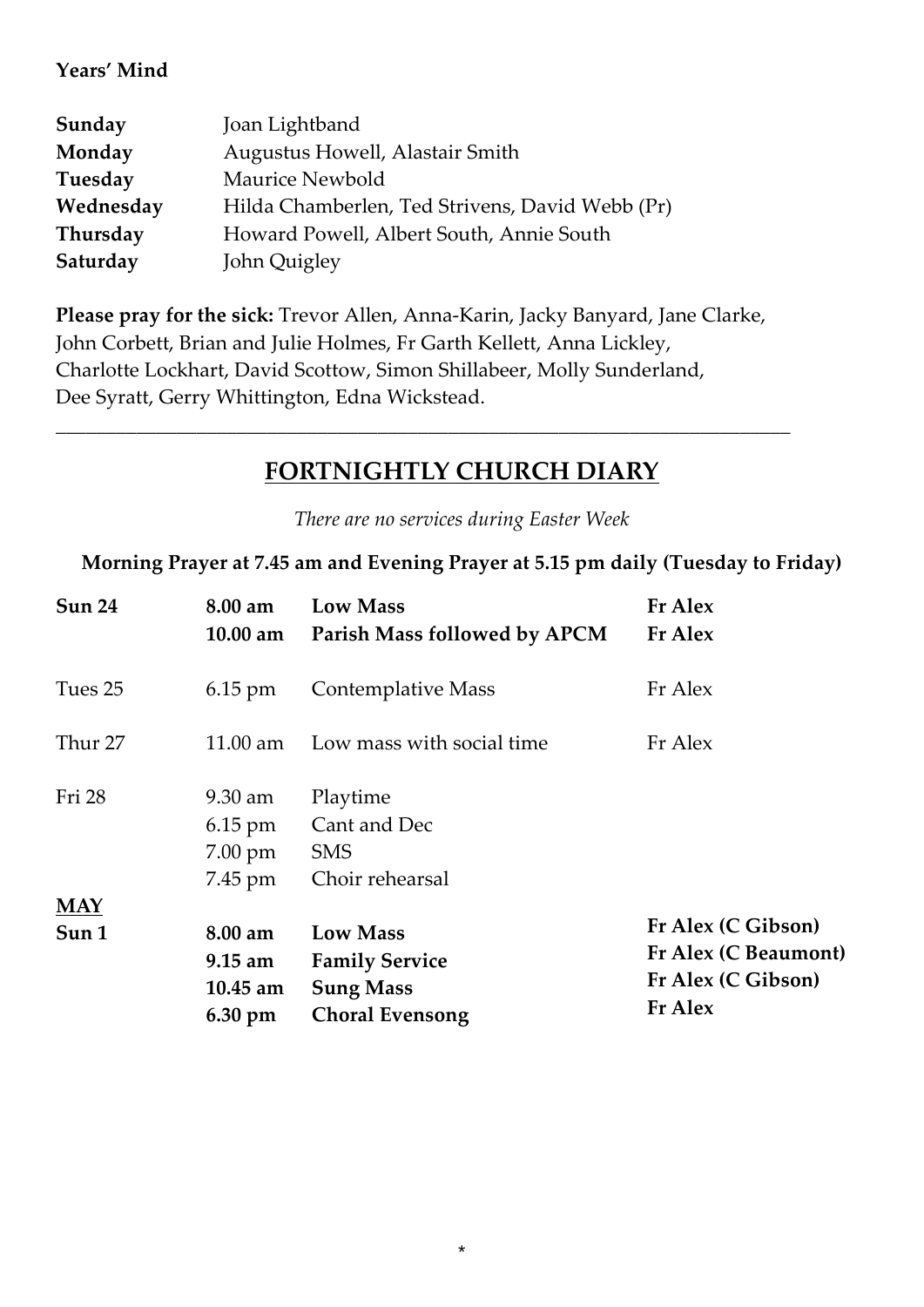## **NOTICES**

Thank you to everyone who gave up their time to give the church a spring clean last weekend. Your support towards our preparations for Holy Week was very much appreciated.

**Mothers' Union** members are reminded that the Easter Tea which was due to be held on April 22nd will not now be taking place, owing to the number of members unavailable for either health or holiday reasons. It is hoped that it will be possible to hold it sometime in May instead.

### **Annual Parish Church Meeting Sunday, April 24th**

This year's APCM will be held on Sunday 24 April in the Parish Hall at 11.15am immediately following the Sung Mass service which will take place at the earlier time of 10am.

#### **Reports**

Thank you to all those who submitted reports. These are now available to view at the back of church or on our website . The Annual Accounts are available to view on our website stmargaretsilkley.org

The Minutes of the 2021 APCM meeting are available to view on our website

The Agenda for this year's meeting is available to view on our website

There will be a small number of paper copies of the above available to view at the back of church, however where possible please view online.

### **Nominations**

At the meeting there will be the election of the two Churchwardens. There are currently no vacancies for Parochial Church Council members or Deanery Synod representatives. Nominations for Churchwarden are open to anyone who is on the Electoral Role of St Margaret's and who satisfies the other requirements specified on the nomination form. Churchwardens are elected annually and may stand for six consecutive periods of office. Nomination forms are available here and at the back of church. On completion they should be returned to either myself or Fr Alex. They can also be left in the safe at the back of church. Currently we have had one nomination:

Alison Stretton Nominated: Deidre Andre Seconded: Adam Wilson

Thank you Bethany Harrison, Secretary to PCC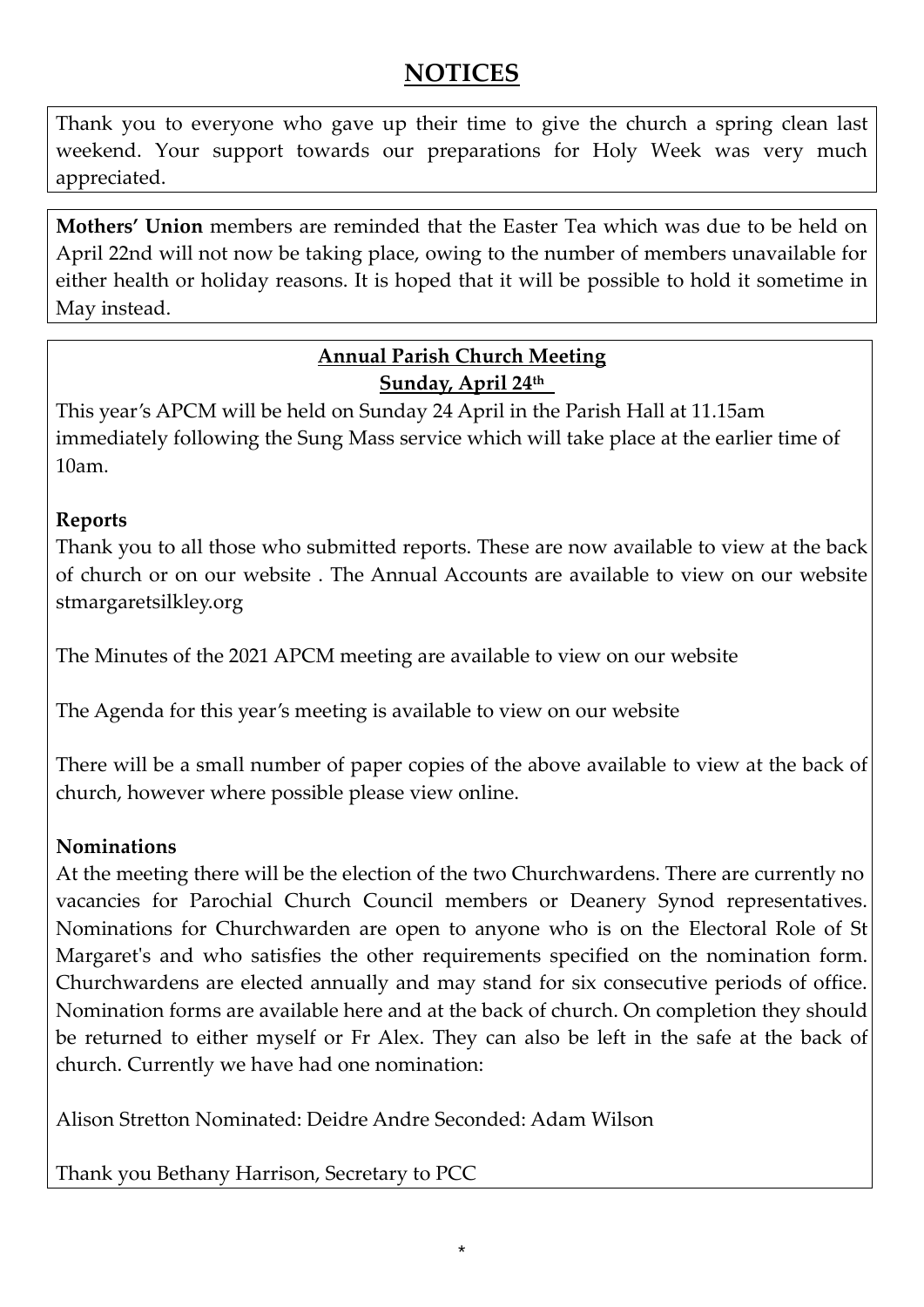### **New Exhibition in the Parish Hall**

We are delighted to host an exhibition of work produced by members of the U3A Portrait Drawing Group and General Drawing Group which meet fortnightly on Wednesday afternoons in the Parish Hall. This exhibition shows a selection of work in pencil, charcoal, ink, soft pastels, acrylics and oils. To purchase a painting contact Keith Hooper on 07710 229169. For more information about the U3a visit ilkleyu3a.org.

#### **Mask wearing in Church**

The number of new cases of Covid seems to be going up quite sharply at the moment. We're continuing to encourage people to wear masks in church and in the hall. Masks are available in church if you should forget to bring your own. Please err on the side of caution and stay at home if you feel at all unwell. Symptoms seem to range from full flulike symptoms down to a sore throat and a headache. Please let us know if you need any practical support if you do happen to catch it.

## **DIARY DATES**

### **Organ Recital Friday, May 6th at 12.30 pm**

This will be a mostly gentle, meditative half an hour's music, including the beautiful and tuneful 'Three quiet pieces' of Whitlock's Reflections and several quiet but colourful selections from Vierne's 'Pieces in free style'. The only fireworks are in Vierne's Cortège and Divertissement and in the dazzling final Scherzo by Enrico Bossi. Christopher

## **May Devotions**

### **Saturday 7 May, 4.00 pm**

Join us for Sung Mass as we give thanks for the Blessed Virgin Mary, and celebrate with her our Easter joy. Traditionally, the month of May is a time of devotion to Our Lady, and reflection on her motherhood of Christ. Our guest preacher will be Fr Sebastian Hamilton, a friend of Fr Alex's, who will help us explore the rich themes of this time of year, and how a devotion to Our Lady may bring us closer to her Son. All are welcome!

### **May Day Cake Sale Sunday, May 8th after morning services**

St Margaret's Mission Fund Cake Sale takes place on Sunday, May 8th after the Family Service and Sung Mass. All cakes welcomed. Please bring them to the Parish Hall any time from 8.30 am on the day of the sale or ring Linda Whittaker on 601144.